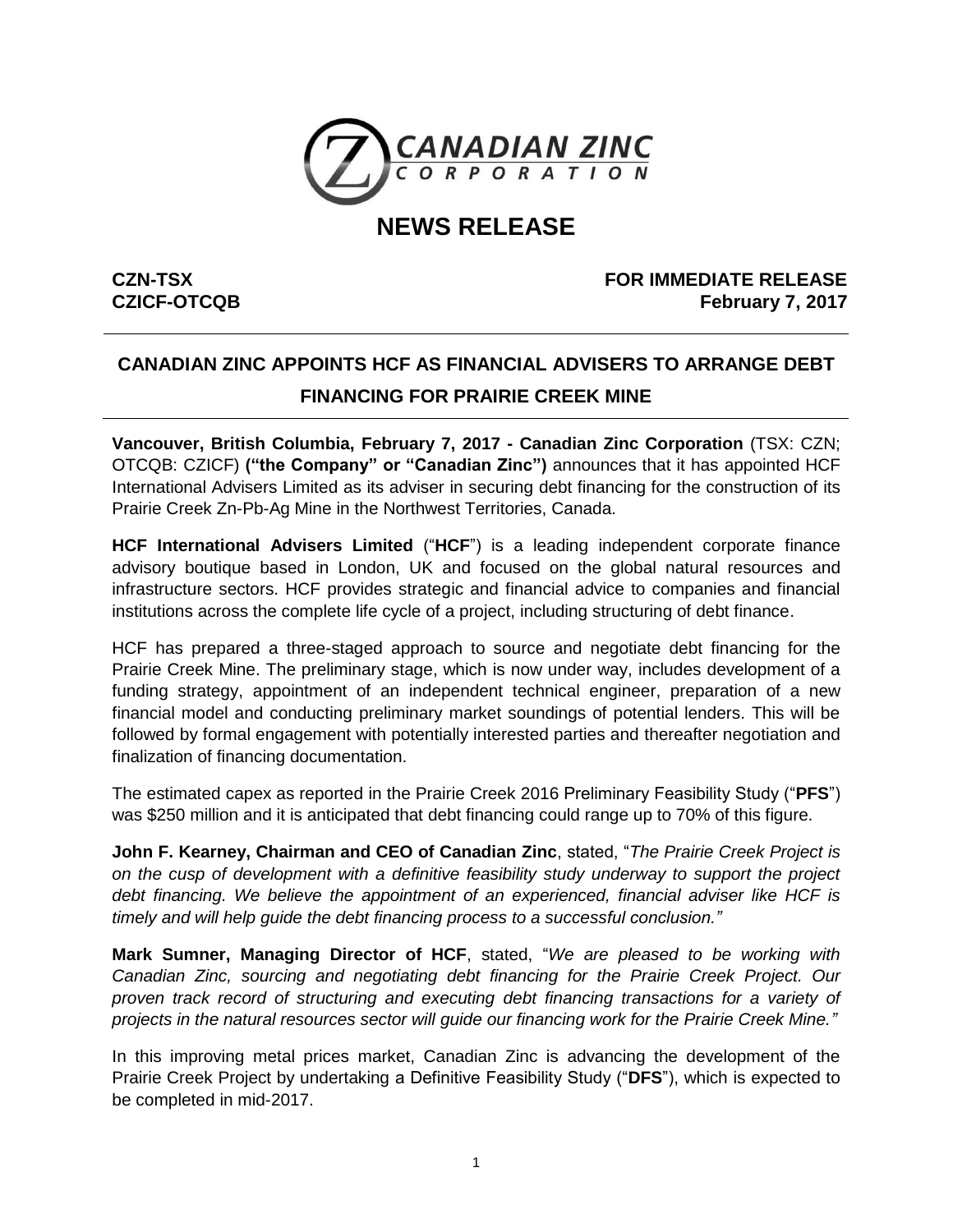The DFS will provide a path towards construction by addressing all the contingencies in the required detail and help to manage or reduce the various risk factors in the Project. The DFS will also follow up on a number of recommendations in the Prairie Creek 2016 PFS for further optimization and potentially enhanced economics.

Canadian Zinc has also recently engaged Ausenco to undertake project development planning services for the Prairie Creek Mine and to deliver an optimized project development plan that can be used to advance the project to production and provide a critical link to the project financing plan. The Project Execution Plan will include the development of a contract and procurement strategy. This strategy will align with the project execution schedule and will serve to support the capital cost estimate as well as execution risks and opportunities, and with the ability and capacity to convert to an Engineering Procurement and Construction Management ("**EPCM**") contract at the appropriate time.

### **About the Prairie Creek Mine**

The Prairie Creek Mine hosts Proven and Probable Reserves of 7.60 million tonnes averaging 8.93% zinc, 8.33% lead, and 127.58 g/t silver within Measured and Indicated Resources of 8.70 million tonnes grading 9.5% zinc, 8.9% lead and 136 g/t silver. In addition, the Report confirms a large Inferred Resource of 7.05 million tonnes grading 11.3% zinc, 7.7% lead and 166 g/t silver and additional exploration potential.

Over the 17 year mine-life, Prairie Creek's projected average annual mine production is expected to be approximately 60,000 tonnes of zinc concentrate and 55,000 tonnes of lead concentrate containing approximately 86 million pounds of zinc, 82 million pounds of lead and 1.7 million ounces of silver.

The financial results are strongly positive and indicate a pre-tax undiscounted cumulative cash flow of \$710 million at metal prices of US\$1.00/lb for zinc and lead and US\$19/oz for silver. The financial model yields a pre-tax NPV of \$284 million at an 8% discount rate, with an IRR of 23%, and a post-tax NPV of \$155 million, with a post-tax IRR of 18%.

## **About HCF International Advisers Limited**

The HCF management and advisory team is comprised of skilled professionals with both strong financial and technical expertise, previously holding senior positions at the World Bank, the International Finance Corporation (IFC), Standard Chartered Bank, the European Bank for Reconstruction & Development (EBRD), and Royal Bank of Scotland.

## **About Canadian Zinc**

Canadian Zinc is a TSX-listed exploration and development company trading under the symbol "CZN". The Company's key project is the 100%-owned Prairie Creek Project, a fully permitted, advanced-staged zinc-lead-silver property, located in the Northwest Territories. Canadian Zinc also owns an extensive land package in central Newfoundland that it is exploring for copperlead-zinc-silver-gold deposits.